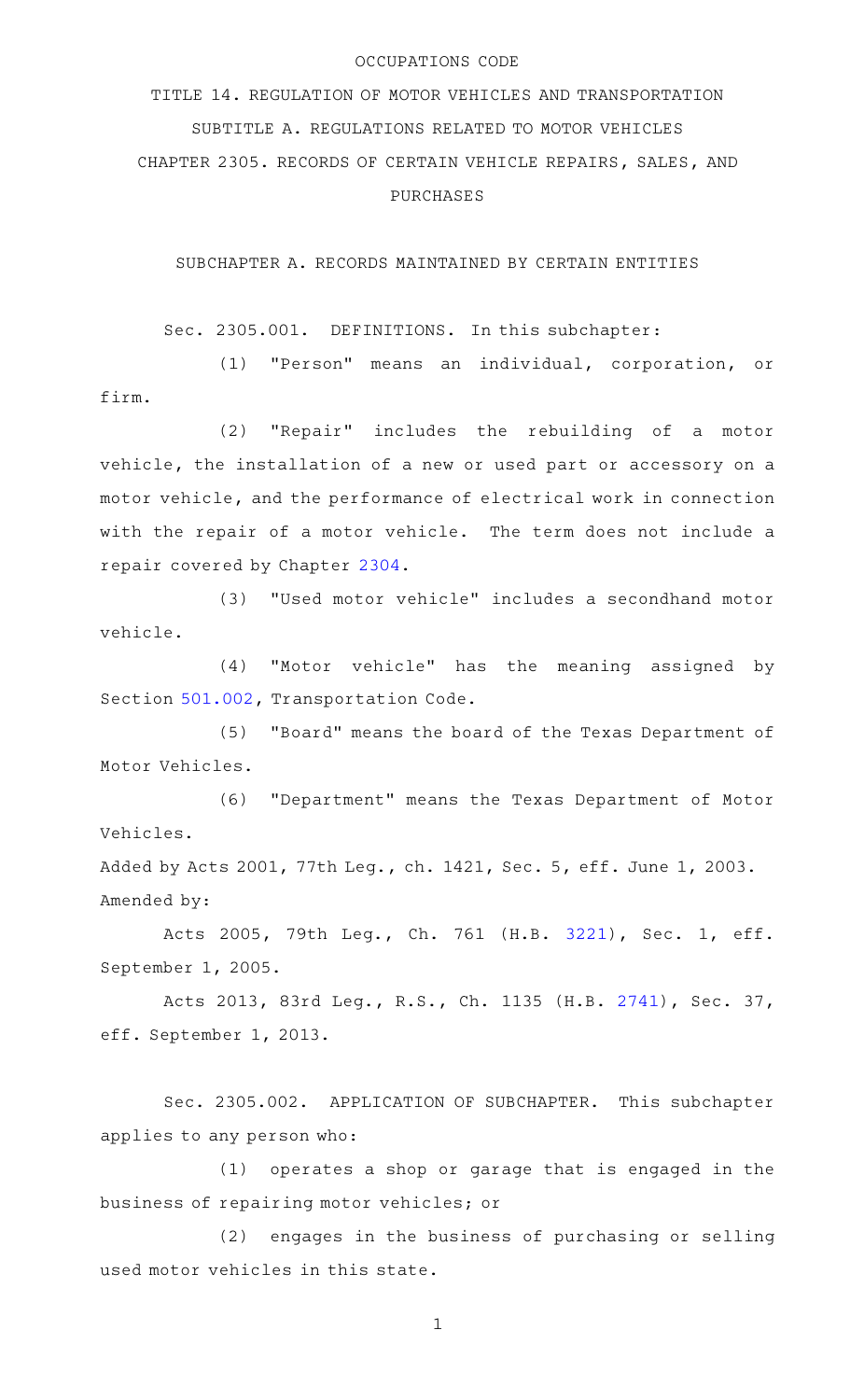Added by Acts 2001, 77th Leg., ch. 1421, Sec. 5, eff. June 1, 2003. Amended by:

Acts 2005, 79th Leg., Ch. 761 (H.B. [3221](http://www.legis.state.tx.us/tlodocs/79R/billtext/html/HB03221F.HTM)), Sec. 2, eff. September 1, 2005.

Sec. 2305.003. REGISTER OF REPAIRS. (a) A person subject to this subchapter shall maintain a register of each repair the person makes to a motor vehicle. The register must contain a substantially complete and accurate description of each motor vehicle that is repaired.

(b) This section does not apply to a repair having a value of \$1 or less.

Added by Acts 2001, 77th Leg., ch. 1421, Sec. 5, eff. June 1, 2003. Amended by:

Acts 2005, 79th Leg., Ch. 761 (H.B. [3221](http://www.legis.state.tx.us/tlodocs/79R/billtext/html/HB03221F.HTM)), Sec. 3, eff. September 1, 2005.

Sec. 2305.004. REGISTER OF USED MOTOR VEHICLE SALES AND PURCHASES. (a) A person subject to this subchapter shall maintain a register of each sale or purchase the person makes of a used motor vehicle.

(b) If the person buys a used motor vehicle, the register must contain:

 $(1)$  the make and model, the number of cylinders, the motor number, the vehicle identification number, and the passenger capacity of the motor vehicle, if applicable;

(2) the name, date of birth, usual place of address, and official identification number of each person claiming to be the owner of the motor vehicle; and

(3) the state registration number of the motor vehicle, if applicable.

(c) If the person sells a used motor vehicle, in addition to the requirements of Subsection (b), the register must contain the name and address of the purchaser of the motor vehicle. Added by Acts 2001, 77th Leg., ch. 1421, Sec. 5, eff. June 1, 2003. Amended by:

Acts 2005, 79th Leg., Ch. 761 (H.B. [3221](http://www.legis.state.tx.us/tlodocs/79R/billtext/html/HB03221F.HTM)), Sec. 4, eff.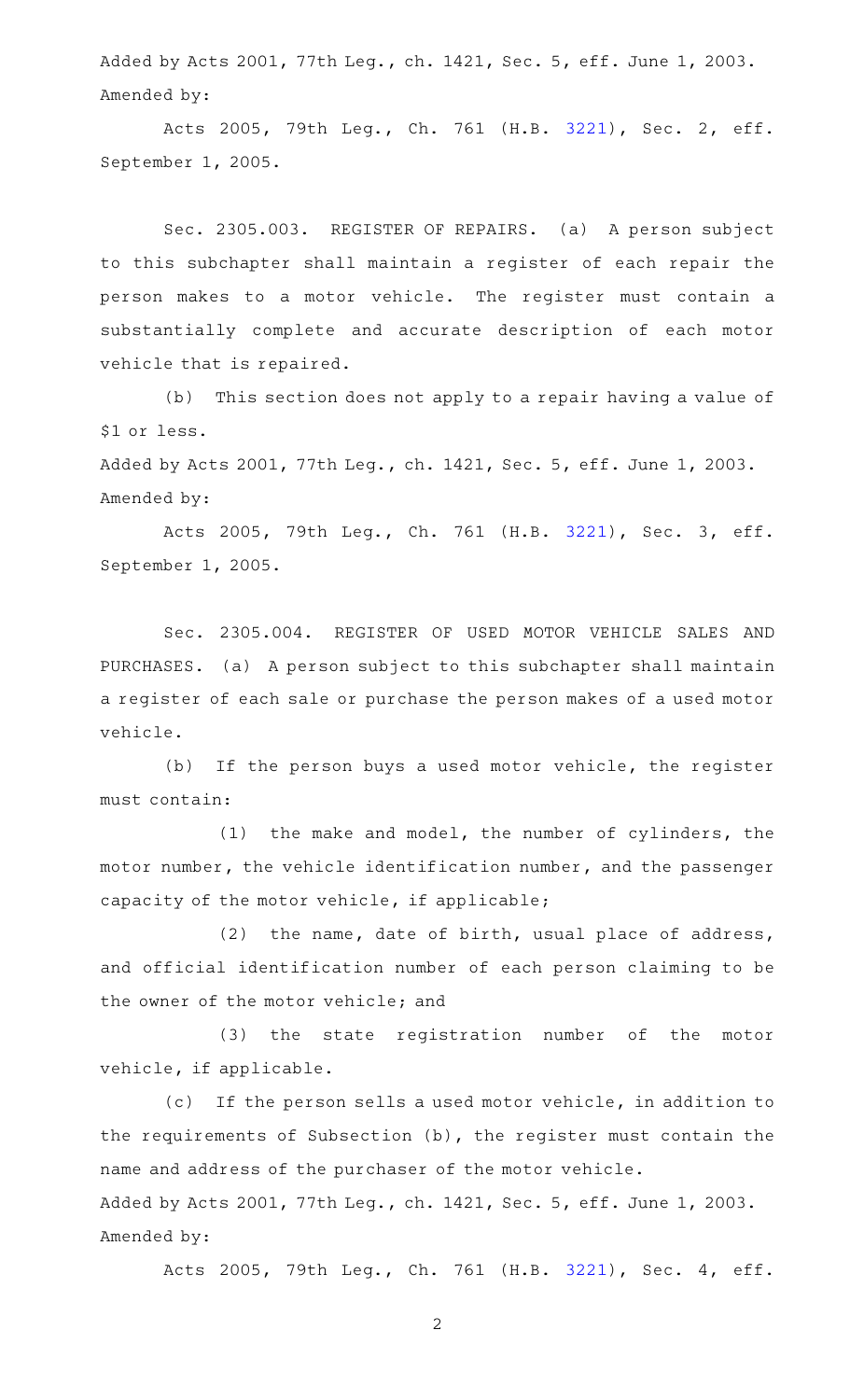September 1, 2005.

Sec. 2305.005. RECORD OF REPLACED CYLINDER BLOCK. The owner of the garage or repair shop that installs a replacement cylinder block and stamps the original engine number on the block as required by Section [2305.051](http://www.statutes.legis.state.tx.us/GetStatute.aspx?Code=OC&Value=2305.051) shall record in a substantially bound book:

(1) the name and address of the vehicle's owner; and

 $(2)$  the engine number and registration number of the vehicle.

Added by Acts 2001, 77th Leg., ch. 1421, Sec. 5, eff. June 1, 2003.

Sec. 2305.0051. RECORDS RELATED TO CATALYTIC CONVERTERS. (a) The owner of a garage or repair shop that sells to a metal recycling entity registered under Chapter [1956](http://www.statutes.legis.state.tx.us/GetStatute.aspx?Code=OC&Value=1956) a catalytic converter that the person removed in connection with a motor vehicle repair shall maintain a record of all repairs for the vehicle that includes:

 $(1)$  the name and address of the vehicle's owner; and

(2) copies of all related invoices.

(b) Notwithstanding Section [2305.006\(](http://www.statutes.legis.state.tx.us/GetStatute.aspx?Code=OC&Value=2305.006)a), a record required by this section shall be kept until at least the second anniversary of the date of the repair.

Added by Acts 2021, 87th Leg., R.S., Ch. 1040 (H.B. [4110\)](http://www.legis.state.tx.us/tlodocs/87R/billtext/html/HB04110F.HTM), Sec. 9, eff. September 1, 2021.

Sec. 2305.006. MAINTENANCE OF RECORDS. (a) All records required to be maintained under this subchapter shall be kept until at least the first anniversary of the date the record is made.

(b) The registers required by Sections [2305.003](http://www.statutes.legis.state.tx.us/GetStatute.aspx?Code=OC&Value=2305.003) and [2305.004](http://www.statutes.legis.state.tx.us/GetStatute.aspx?Code=OC&Value=2305.004) shall be maintained in a clear and intelligent manner in a well-bound book or an electronic recordkeeping system and kept in a secure place in the office or place of business where the work is performed or the business is conducted.

Added by Acts 2001, 77th Leg., ch. 1421, Sec. 5, eff. June 1, 2003. Amended by:

Acts 2005, 79th Leg., Ch. 761 (H.B. [3221](http://www.legis.state.tx.us/tlodocs/79R/billtext/html/HB03221F.HTM)), Sec. 5, eff.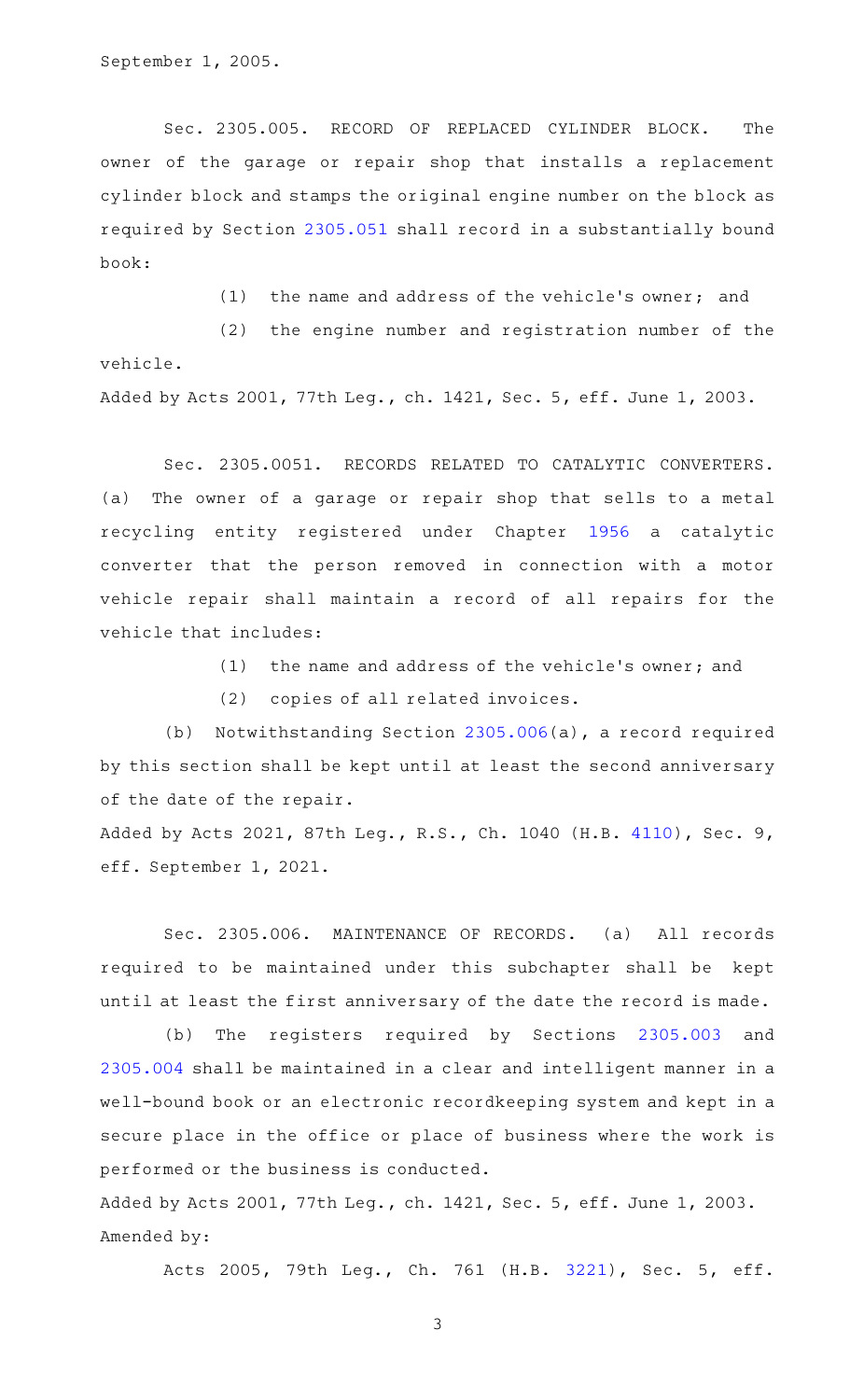September 1, 2005.

Sec. 2305.007. ENTRY AND INSPECTION. (a) Except as provided by Subsection (b), for the purpose of enforcing or administering this chapter, Chapter [2302](http://www.statutes.legis.state.tx.us/GetStatute.aspx?Code=OC&Value=2302) of this code, or Chapter [501](http://www.statutes.legis.state.tx.us/GetStatute.aspx?Code=TN&Value=501) or [502,](http://www.statutes.legis.state.tx.us/GetStatute.aspx?Code=TN&Value=502) Transportation Code, a member of the board, an employee of the department, a member of the Public Safety Commission, an officer of the Department of Public Safety, or another peace officer who is interested in tracing or locating a stolen motor vehicle may at a reasonable time:

(1) enter the premises of a business regulated under one of those chapters; and

(2) inspect or copy any document, record, vehicle, part, or other item regulated under one of those chapters.

(b) For the purposes of tracing or locating a stolen motor vehicle on the premises of a person engaging in a business or activity regulated under this chapter who is also licensed under Chapter [348](http://www.statutes.legis.state.tx.us/GetStatute.aspx?Code=FI&Value=348) or [353,](http://www.statutes.legis.state.tx.us/GetStatute.aspx?Code=FI&Value=353) Finance Code, only an officer of the Department of Public Safety may at a reasonable time:

 $(1)$  enter the premises of the person's business; and

(2) inspect or copy any document, record, vehicle, part, or other item regulated under:

(A) this chapter; or

(B) Chapter [348](http://www.statutes.legis.state.tx.us/GetStatute.aspx?Code=FI&Value=348) or [353,](http://www.statutes.legis.state.tx.us/GetStatute.aspx?Code=FI&Value=353) Finance Code.

(c) A person engaging in a business or activity regulated under this chapter shall cooperate with a person conducting an inspection under this section to assist in the recovery of stolen motor vehicles and parts and to prevent the sale or transfer of stolen motor vehicles and parts.

(d) An entry or inspection occurs at a reasonable time for purposes of Subsection (a) or (b) if the entry or inspection occurs:

(1) during normal business hours of the person or activity regulated under a chapter listed in Subsection (a) or (b); or

(2) while an activity regulated under a chapter listed in Subsection (a) or (b) is occurring on the premises. Added by Acts 2005, 79th Leg., Ch. 761 (H.B. [3221](http://www.legis.state.tx.us/tlodocs/79R/billtext/html/HB03221F.HTM)), Sec. 6, eff.